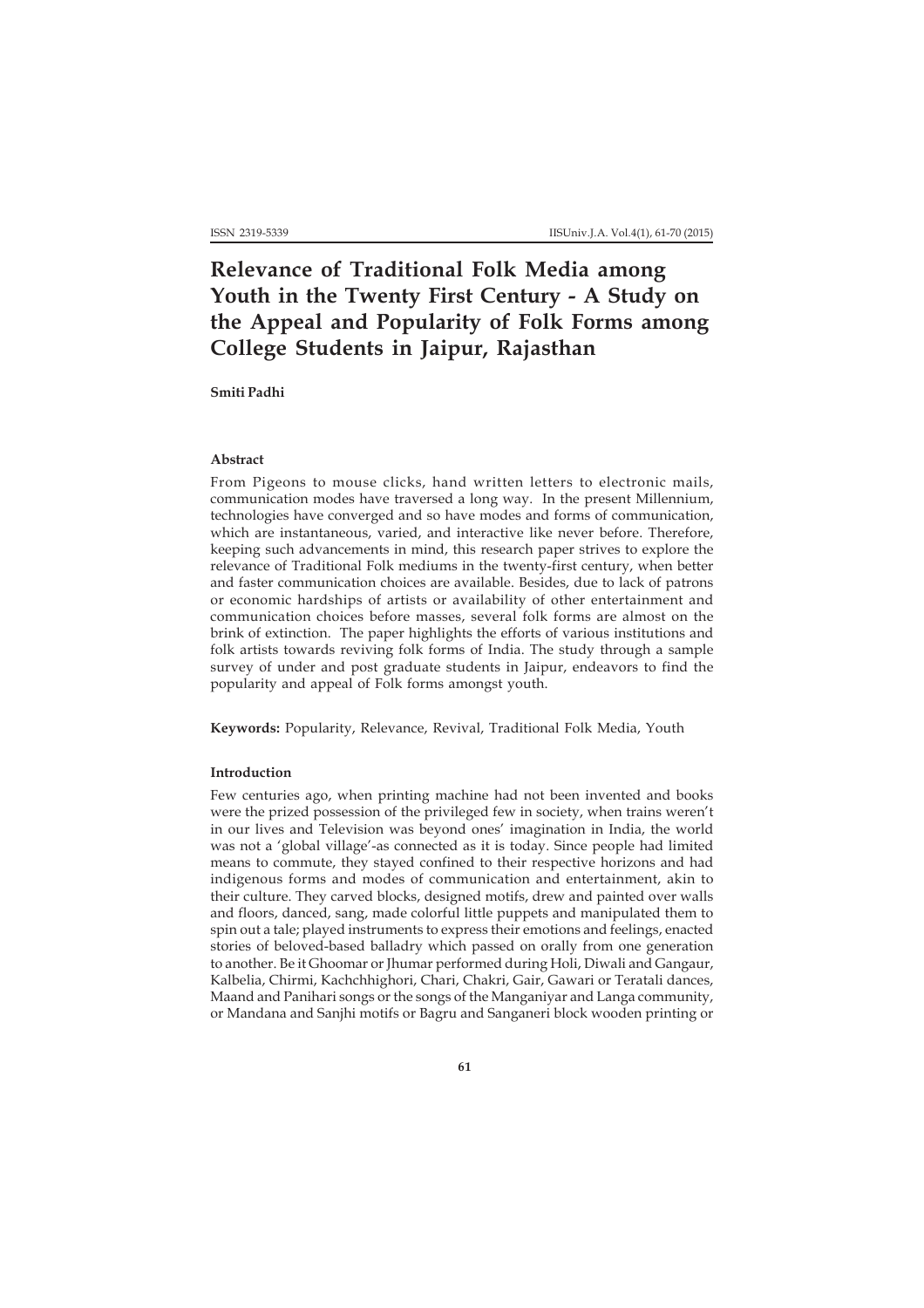the *Katputli naach*, or the *phad vaachan* by the Bhopa-Bhopin couple. Every such form has had its own significance.

As time passed by, novel modes of mass communication were invented .The advent of printing machine in the fifteenth century, led to genesis of newspapers, newsletters, books, and magazines etc, which have today evolved into gigantic print media business ventures all around the world. Cinema was the next mode of mass communication that was born as an answer to the leisurely time in the lives of people, brought about by machines, after industrial revolution. Radio and Television altered films from an evening out; shared public; experience to a private one, indeed turning many individuals into couch potatoes. From terrestrial to cable to satellite to DTH, today we have compact and flat LED, LCD, Plasma and Smart TV sets, on which programmes can be recorded and repeatedly viewed. CDs, DVDs, and I-Pods have today replaced gramophones, jukeboxes, etc.

The cyber media has revolutionized information flow, making it more instantaneous, interactive, participatory and democratic. The availability of high speed internet on mobile phone has turned people into android robots who are dancing to the tunes of technology. So while on the one hand we have reached a point of time, when and where a wide range of entertainment and communication channels are available just one click away, the efforts of various governmental and nongovernmental organizations towards revival of Folk content and forms in India shook the spirit of enquiry of the researcher in me. The research paper strives to bring out the relevance of Traditional folk media in the present epoch and study the appeal and popularity of folk forms of the state of Rajasthan, among the youth of Jaipur. Besides, the paper also highlights the efforts of various institutions in revitalizing Folk forms in India.

## **Objectives of the Study**

- To study the relevance of Traditional folk media in the twenty first century, when other advanced mediums of mass communications exist.
- To study the appeal and popularity of various folk forms of Rajasthan among students.
- To study the efforts of promotion and revival of Folk forms of Rajasthan by various institutions and Folk artists.

## **Research Questions**

- Are traditional folk mediums relevant in the twenty first century when other mass mediums like Newspapers, TV, Radio, Internet etc are easily accessible to masses?
- How appealing and popular are the traditional folk forms amidst the youth of Jaipur?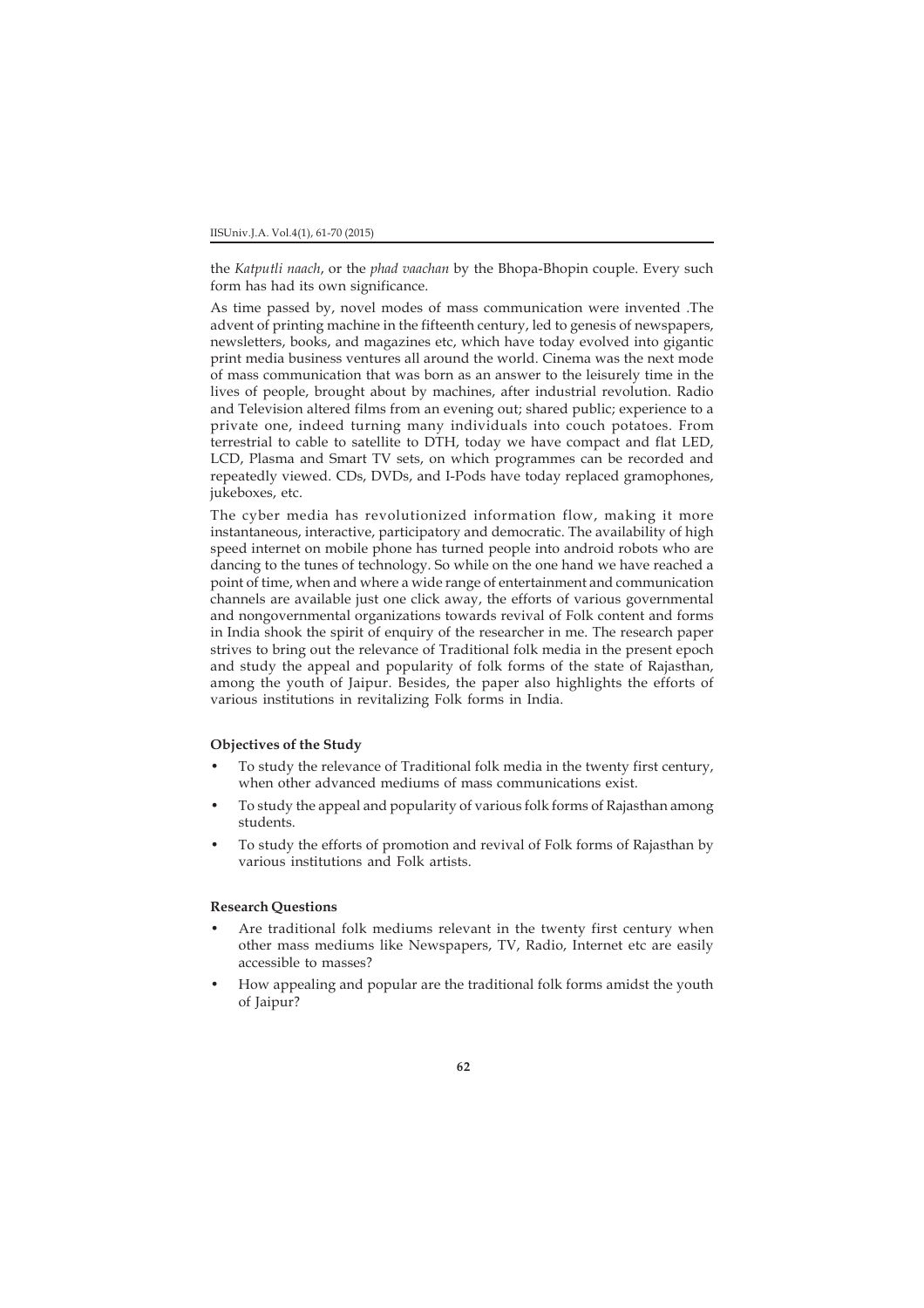• What are the various government and non government organizations and research institutions doing to preserve and promote Traditional Folk Media of the state of Rajasthan?

## **Method of Study**

• The present research paper is based on a descriptive survey, documenting current attitude of the youth of Jaipur towards traditional folk media of Rajasthan. The survey through a set of questions tries to find the appeal and popularity of the folk forms amidst college students of the city.

## **Sampling Details**

A sample of **100** respondents was selected, by purposive sampling technique from the city of Jaipur. Proper care was taken to include male and female in equal proportion (50 male and 50 female), to prevent disparity regarding representation/sex of respondents.

#### **Sampling universe**- Undergraduate and Post graduate students of Jaipur

The demographic profile of the respondents of the study is as follows: undergraduate and post graduate students of arts, science or commerce stream, Age (18-25) years, from lower, lower middle, middle, upper middle and high income groups. Questionnaire comprising of close ended questions were distributed among students from four different universities in the city. The data was collected by the researcher herself in person.

The reasons behind selecting Jaipur were manifold. First, the demographic profile of the city is diverse i.e. people of varied educational, cultural and economic backdrop reside here. Second, being the capital it ensures availability of all mediums of mass communication to the masses-viz. newspapers, TV, FM radio, multiplex cinema halls, 24 hour electricity and good network for internet access and hence preferences for traditional folk mediums vis a vis other mass mediums can be studied.

• Exploration of various data and content available in books, research journals and websites etc, provided a theoretical framework for the research paper. A study of the various policies and initiatives of Government and nongovernmental organizations helped in lending course to the study.

## **Review of Literature**

**Shyam Parmar** in his book *Traditional Folk Media in India* says that traditional folk media has no grammar or literature and since years has passed down from one generation to another, orally through different sources. Discussing the significance of use of traditional folk media in times when mass mediums' reach and availability have proliferated, he says: - "so long as the contents satisfy the psychological and social needs of a society, they are carried forward by people themselves. If they are not found to be vital enough to survive against the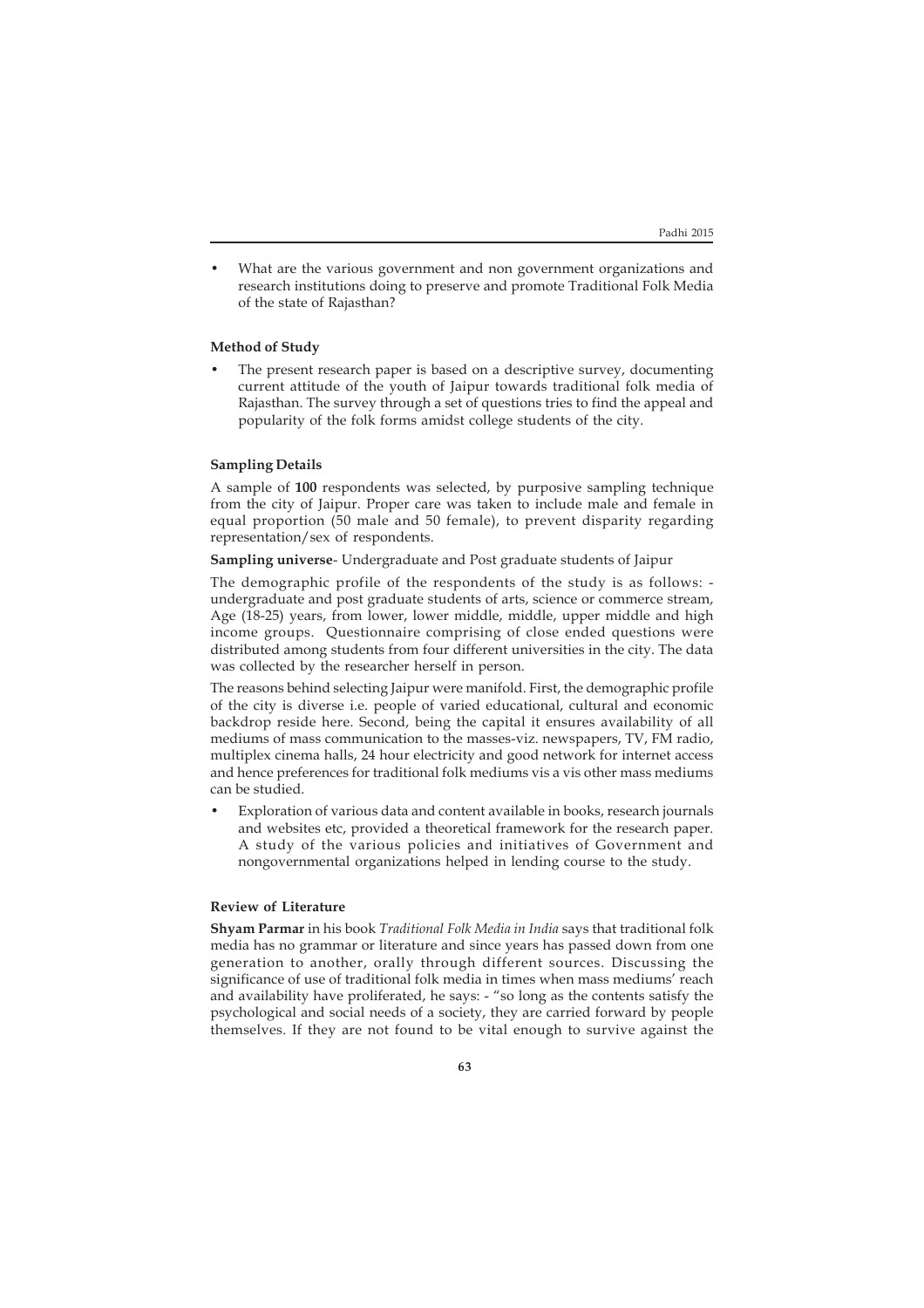onslaught of the modern age, people, on their own, make provisions to input fresh contents into them. The more the folk forms prove their susceptibility as channels of expression, the more they are regarded worthy of their use in society."

**Sloan et-al (1995:291) and Okunna (1994:24)** have stressed that modern, mainstream mass media of communication like newspapers, radio, television, and magazines many a times fail to understand and take up issues affecting tribal or rural areas thereby leading the traditional media to take over information dissemination to the rural areas.

**Anand Jha** in an article **"Swang, the folk dance of Malwa", in boloji.com**, describes how *Swang* has evolved and patterned itself to suit the needs of twenty first century. Even the district administration of Indore has used *Swang* to impart health and hygiene messages or communicate the importance of family planning, girl child education among other issues.

The song and Drama division and directorate of field publicity of Government of India, state that, "The scripts of folk media programmes are traditionally prepared by the artists themselves and mostly such programmes are extemporized as per changing requirements of circumstances and audience. In such cases, the direction and treatment are approved before hand by local officers on the spot."

**Jahnavee Sarmah**, a reporter at *Dainik Agradoot*, while writing for *Eastern Panorama*, a reputed news magazine of the North East, highlights the benefits of juxtaposing Folk and electronic medium. She says that while on the one hand the Folk forms are easy to comprehend and connect with ,are flexible and repeatable, give a personal touch to the audiences. In an electronic medium like Television, on the other hand, messages come out of an impersonal electronic box and reiterating messages on it is an expensive proposition. Electronic media has an advantage in that it can reach out to a large number at one time, whereas in folk media, it takes a long time to reach a larger audience. The reach, in terms of numbers, is greater in electronic media but this reach is far more effective in its impact through folk media. By juxtaposing folk and electronic media, a large audience can be catered to with greater effectiveness in a single effort. She also quotes certain instances of how nowadays, various advertising agencies and companies use folk songs, dance and drama to convey information among the rural people.

# **Relevance of Folk Forms in the Twenty First Century**

Times have changed and so have the societies. In this new materialistic and consumerist world, people have become products of a never-ending quest for fulfillment of worldly needs, where they are mostly restless and ungratified. They no longer have time, neither are they interested in elaborate forms of merriment, unlike in earlier days where events, of joy or lament, in villages were commemorated in grand ways along with folk songs, dances, sketches, illustrations and motifs, enactments etc. Today CFLs have replaced oil lamps, tractors are used to till land instead of oxen or for that reason, supply water;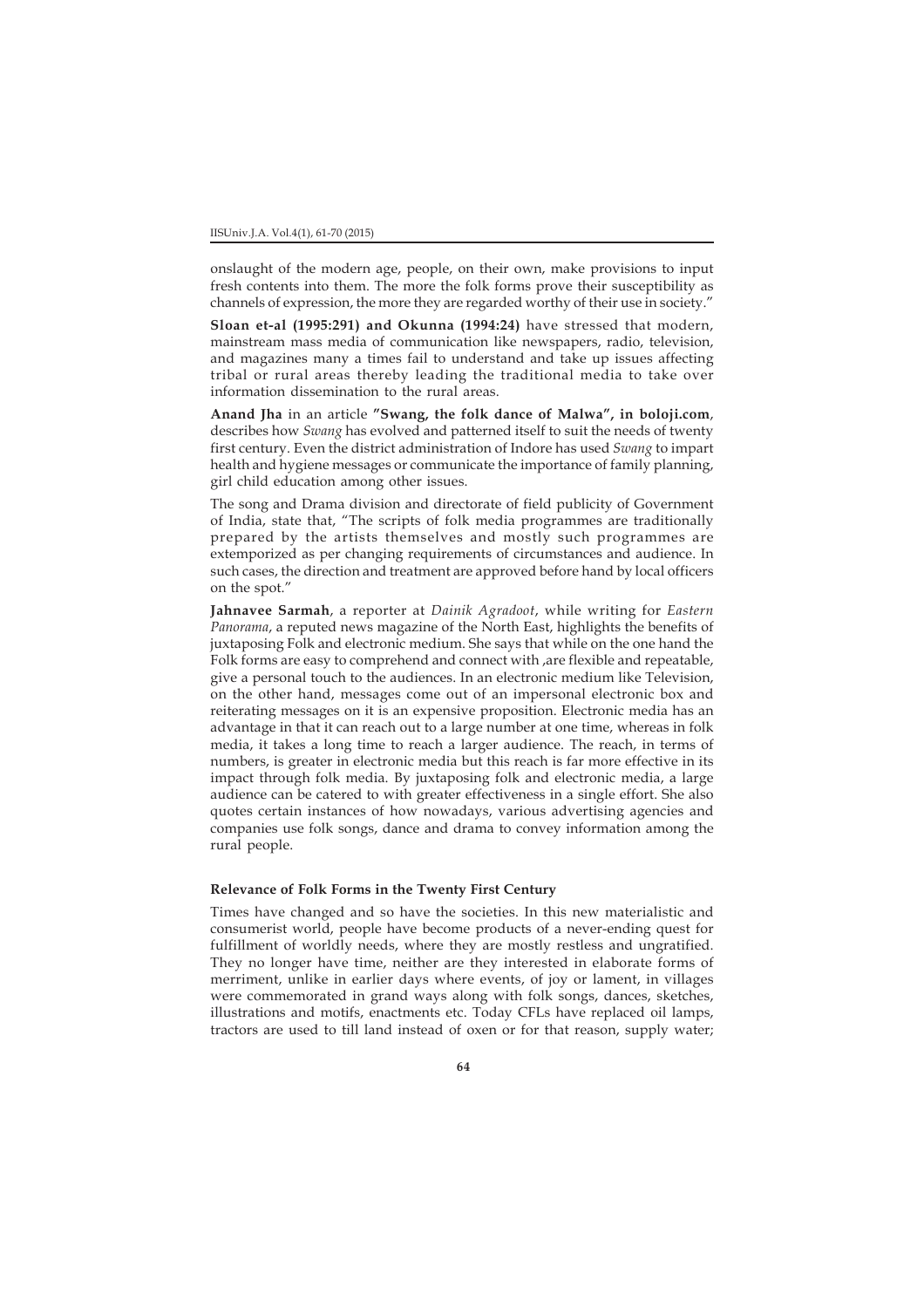dams or tube wells have put an end to the plight of women fetching water from long distances. Joint families have given way to nuclear ones. Festivals and rituals that were earlier celebrated in large groups are today enjoyed either individually or within ones' family or in very small groups. Besides, westernization of our culture is also rapidly on rise, evident in our food habits, attire choices, or language preferences .Clearly a number of changes have swept into the way of living and mannerisms of Indians because of which the earlier charm and relevance of folk songs and dance seems to have diminished. Moreover availability of other choices of entertainment and communication like TV, radio, newspapers, magazines, internet, mobile etc have decreased the dependability of masses on folk forms.

However, various factors convince us to believe in the relevance of folk forms in the present era, some of which are enumerated as follows:-First, in this era of globalization, countries are influencing each others' culture and it has been seen that the developed and economically wealthy nations have many a times dominated the process of information dissemination and have culturally colonized the developing or the underdeveloped countries. 'Americanization', 'coca colonization' etc are few such terms referring to the process of cultural dominance and subsequent homogenization. Given such a backdrop Folk forms are harbingers of our rich cultural heritage. Second, even today in certain rural nooks of India, people find folk media more credible than contemporary forms as folk artists use local dialect for communication, dress up in local attires, take up themes relevant to the area where they perform and their messages are replete with proverbs, idioms , stories and tales popular amidst masses of the place. Third, the direct, face to face and participatory form of communication is not only effective owing to instant feedback of audience and minimum gap between the sender and the receiver, but also economical as it does not involve any expensive communication technology. Fourth, IIN, FB, Whats App, 3 G may be common terms for Indians living in cities but in rural, unlettered and tribal areas, recurrent power cuts, poor internet connectivity, low affordability of cable connection on TV, computers or smart phones is a reality.

Folk traditions have special place in the lives of Women in India. Women in both rural and urban areas of our country, still draw *Mandana* and *Sanjhi,* where forms like that of the moon, the sun, the nine planets, *kalash ,*a lotus flower, a *swastika ,*four arms of lord Vishnu, the four directions are drawn on festive and auspicious occasions .Since it has been a tradition in India to worship plants, animals, earth, fire, wind, sky, water and various other elements of nature, these forms find a place in *Mandana* motifs in Rajasthan. Vatsyayan in his book *Kamasutra* also mentions *Bhoomi chitan* as one of the sixty four arts in women. Even today women and girls in houses draw *Rangoli* and incorporate various afore mentioned forms in their art. These folk traditions not only bring out their creative spirit but are also means to decorate and beautify their abode. Moreover given the devastation of nature brought about by human beings today these motifs remind us of the importance of nature in our lives. It is also important to note that these folk forms have evolved and changed with time. What was once drawn on the caves now finds place over the walls of our drawing rooms. A variety of folk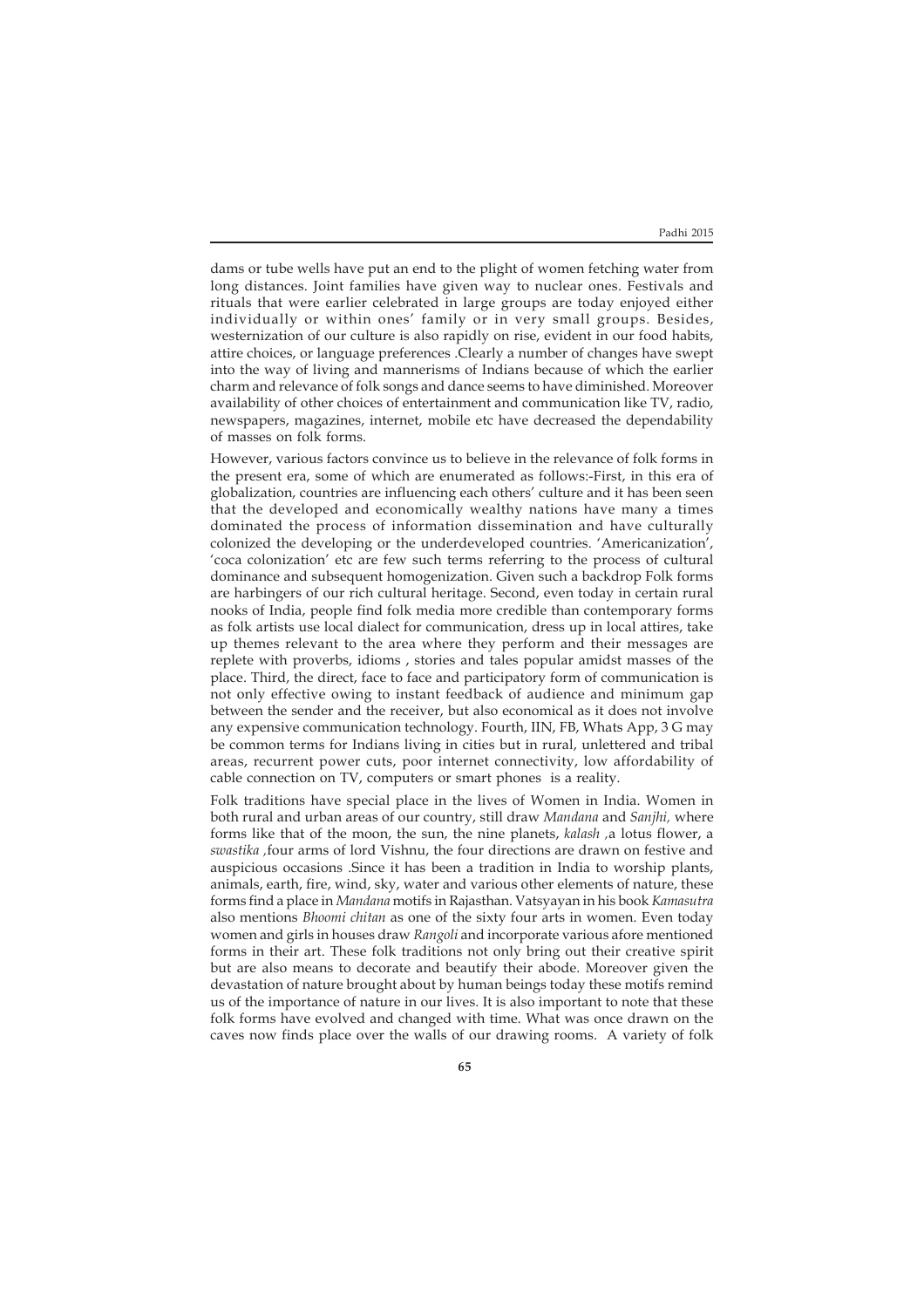images and designs are printed over saris, bed sheets, *kurtas* and other attires. Folk artists are singing over microphones, using light and audio video equipments for their performances and collaborating with foreign artist .For Example Kalbelia dancer Gulabo Sapera's tie up with Titi robin.

### **Efforts for the Revival of Folk Forms**

Several folk-forms - songs, dances, paintings, illustrations, motifs, etc. - are dying a slow death due to lack of patronizers, lack of documentation or formal training, diversion of folk artists towards other means of livelihood, western influence on Indian culture, availability of other mediums of entertainment etc. However, realizing the relevance and significance of Folk forms various institutions in India have been struggling to save various folk forms from the brink of extinction. Bhartiya Lok Kala Mandal, Udaipur imparts training to hundreds of teachers on puppetry and its puppet repertory enthralls hundreds of tourists everyday by their puppet shows .The Board of secondary education, Rajasthan has incorporated puppetry as one of the optional subjects in secondary classes. Institutions like Centre for cultural resources and training; New Delhi, Theatre craft Museum, All India Handicraft Board, Darpan Academy, Ahmedabad; Bhartiya Natya Sangh, Bhartiya Kala Kendra, Delhi; Sri Ram Centre, Delhi are just some of the many organizations that have been working tirelessly towards preserving and promoting folk traditions of India. Legendary folklorist, ethnomusicologist from Jodhpur –the late Padma Bhushan and Rajasthan Ratna awardee-Komal Kothari, founded Rupayan Sansthan at Borunda village of Rajasthan in 1960, along with Vijaydan Detha. This foundation has documented Rajasthani arts, music, folklore etc, recorded and documented the Manganiyar and Langa songs and promoted them all over the state.

The song and Drama division and directorate of field publicity of Government of India have promoted Folk artists of our country by providing them a platform to perform and have used folk forms for development in rural areas. Several shows on Television today juxtapose folk and contemporary form of entertainment. For instance MTV's Coke studio, a highly popular programme especially among youth, gives a platform to folk singers and instrumentalists from every alcove of India and is well appreciated for the novel fusions of Indian folk and western music. Instruments like *ravanahatta, harmonium* or *tabla* are played alongside drums and guitars, while artists sing in regional languages and dialects. Example-Amit Trivedi's song *thari Shararat sab janu me chaudhary* or Papon and Kalpana Potwary's song *baisara beera moha peehari le chalo,pihari mori olu aawe.* Doordarshan's sister channel DD India and DD Bharti air several programmes on indigenous cultures, their convictions, their art, their songs and dances etc.

Even private organizations like 'De kulture Music' have endeavored to research and locate indigenous musicians and singers or their forms, followed by their documentation and promotion by organizing live concerts, album releases ,cultural nights and exchange programmes with foreign nations, music festivals etc. Similarly, 'The Rhythm of Rajasthan', an initiative of Mr. Nitin Harsh, has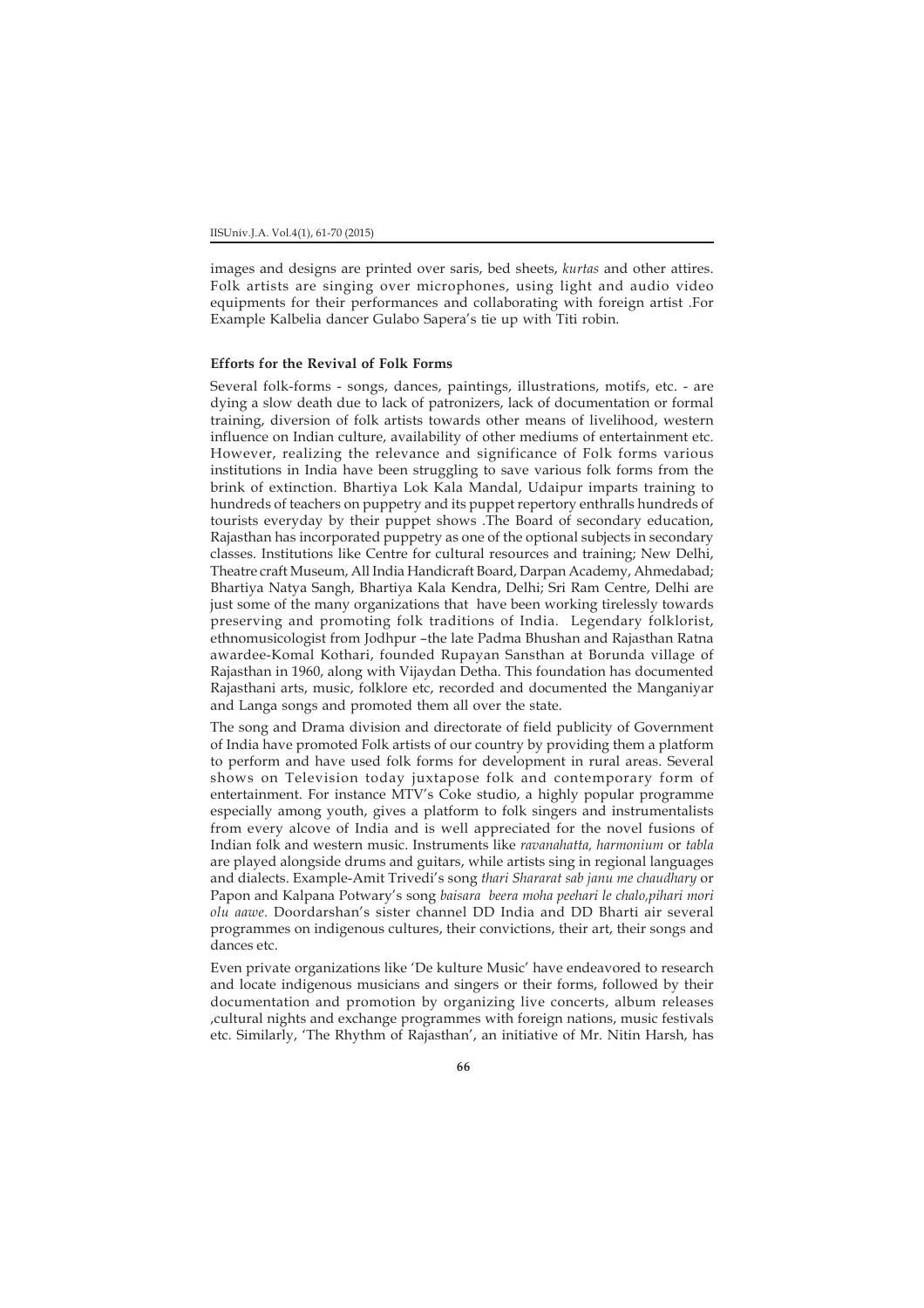٦

endowed the artists from all around Rajasthan with platforms in India and abroad, to perform and showcase their talent.

# **Popularity of Folk Forms among the Youth**

To determine the popularity of folk forms amidst youth in the city of Jaipur, a structured questionnaire was given to hundred undergraduate and postgraduate students of various universities in Jaipur. The findings of the survey are enumerated as follows:-

## **Results**

 $\overline{1}$ 

| <b>Question 1</b>     |                   | Male<br>(50) | Female<br>(50) | Total<br>(100) |
|-----------------------|-------------------|--------------|----------------|----------------|
| How many of the       | All of the forms  | 00           | 00             | 00             |
| following dance       | More than 3       | 24           | 37             | 61             |
| forms have you seen   | Three             | 03           | 02             | 05             |
| (Ghoomar, Teratali,   | Less than 3       | 23           | 11             | 34             |
| Kalbelia,<br>Ghindar, | None of the forms | 00           | 00             | 0 <sup>0</sup> |
| Kuchhi<br>Bhavai,     |                   |              |                |                |
| ghodi)?               |                   |              |                |                |

# **Table 1: Level of awareness of the youth regarding the traditional folk dances of Rajasthan**

| Table 2 : Popular folk artists of Rajasthan |
|---------------------------------------------|
|---------------------------------------------|

|                                                                             | Had no idea /<br>could not recollect | 31        |
|-----------------------------------------------------------------------------|--------------------------------------|-----------|
| Who according to<br>you is the most<br>popular folk artist of<br>Rajasthan? | a name                               |           |
|                                                                             | Ila Arun                             | 14        |
|                                                                             | Gulabo sapera                        | 36        |
|                                                                             | Swaroop Khan                         | 19        |
|                                                                             |                                      | Total-100 |

**Table 3: Respondents' awareness regarding folk musical instruments**

|                                                                      |                            | Male<br>(50) | Female<br>(50) | <b>Total</b><br>(100) |
|----------------------------------------------------------------------|----------------------------|--------------|----------------|-----------------------|
| The respondents were asked if they<br>could identify the following   | All the<br>instruments     | 00           | 00             | 00                    |
| instruments:-                                                        | More than 4                | 32           | 24             | 56                    |
| Khamayicha, Dhol, Khartal, Chang,<br>Manjeera, Pakhawaj, Ravanhatta, | Four                       | 07           | 08             | 15                    |
|                                                                      | less than 4<br>instruments | 11           | 18             | 29                    |
| Saaranji.                                                            |                            | Total 100    |                |                       |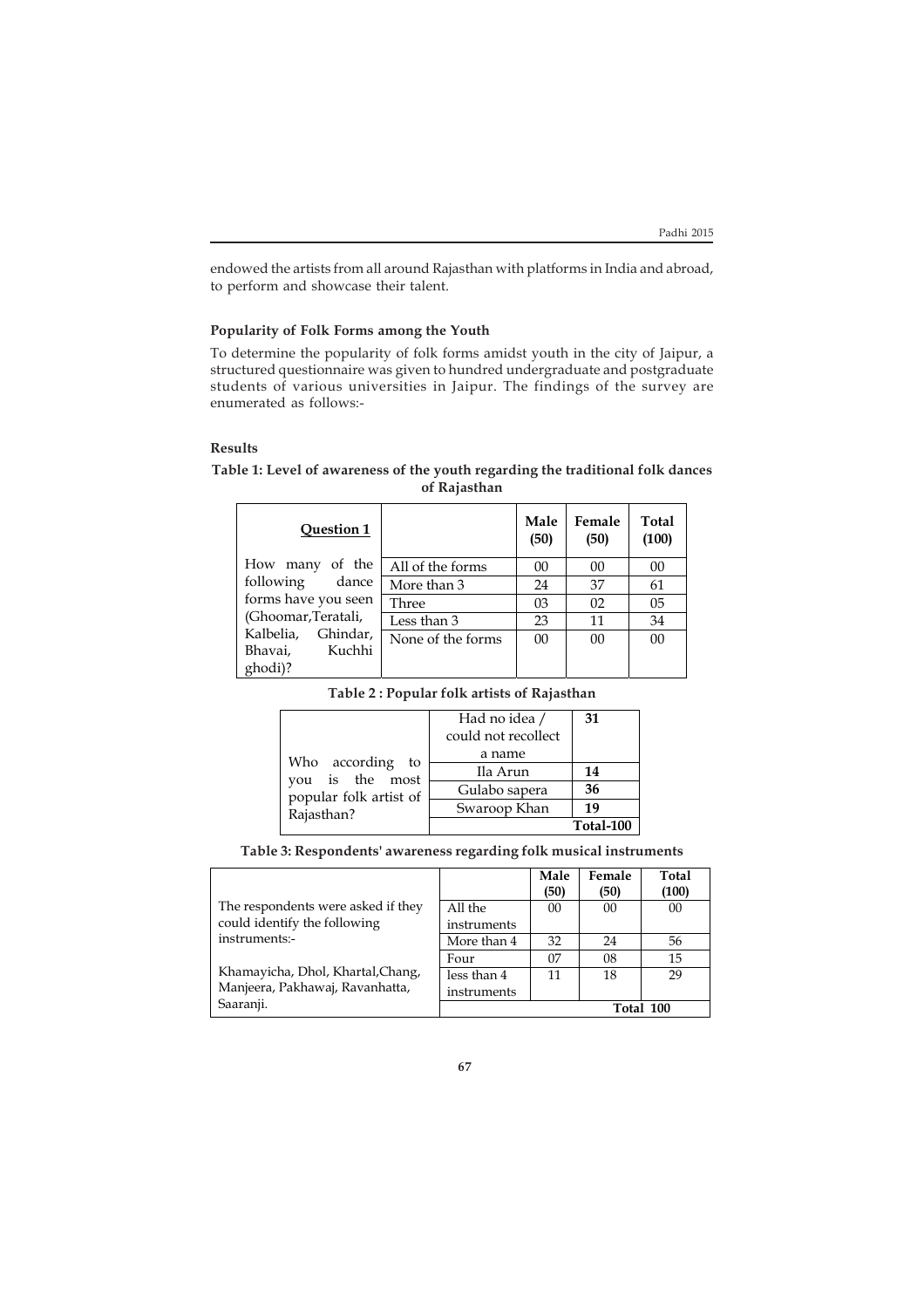- Maximum number of respondents could not recollect Khamaicha and Ravanhatta.
- 17 out of 100 respondents had seen Raslila and only 09 of them liked seeing it.
- 11 respondents had heard songs of Manganiyar and Langa community and could recollect the songs, while 25 said they may have heard but could not recollect it, while rest said they had no idea about it.
- 18 out of 100 respondents knew about *phad*, and only 04 of these 18 students had seen a *phad vaachan* while others were unaware of it.
- 32 of 50 girls knew about *Mandana*, while only 12 of 50 boys knew about it.
- 08 out of 100 respondents knew about *Sanjhi,* while others had no clue about it.
- 67 of 100 respondents could sing or dance a folk form of the state.
- Only 13 of 100 respondents said that they enjoyed watching puppetry.
- 74 of the respondents had seen folk forms on television at some point of time in their lives.
- 54 respondents feel that folk forms are boring; while 21 said that it depends on their mood and 25 said that they enjoyed folk songs, dances and art.

|                                       | <b>Strongly Agree</b>    |     |
|---------------------------------------|--------------------------|-----|
| Traditional Folk<br>forms are boring. | Agree                    | 23  |
|                                       | Cannot say               | 21  |
|                                       | Disagree                 |     |
|                                       | <b>Strongly Disagree</b> | 14  |
|                                       | Total                    | 100 |

**Table 4 : Respondents' views on the traditional folk forms of Rajasthan**

- 78 of 100 respondents said that given a choice they would prefer watching a Bollywood hit movie rather than a folk artist's performance.
- 53 of 100 respondents would prefer fusion of folk and contemporary rather than the original form.
- 69 of 100 respondents feel that folk forms are relevant in the twenty first century and most of them said that folk songs, dances or art and craft are harbingers of Indian culture.
- 31 of 100 respondents said folk mediums are not relevant in the present times.
- 72 of the 100 respondents said that they would like to purchase folk art work for their houses.
- 83 of 100 respondents answered in negative when asked if they have seen any folk form over the cyber medium.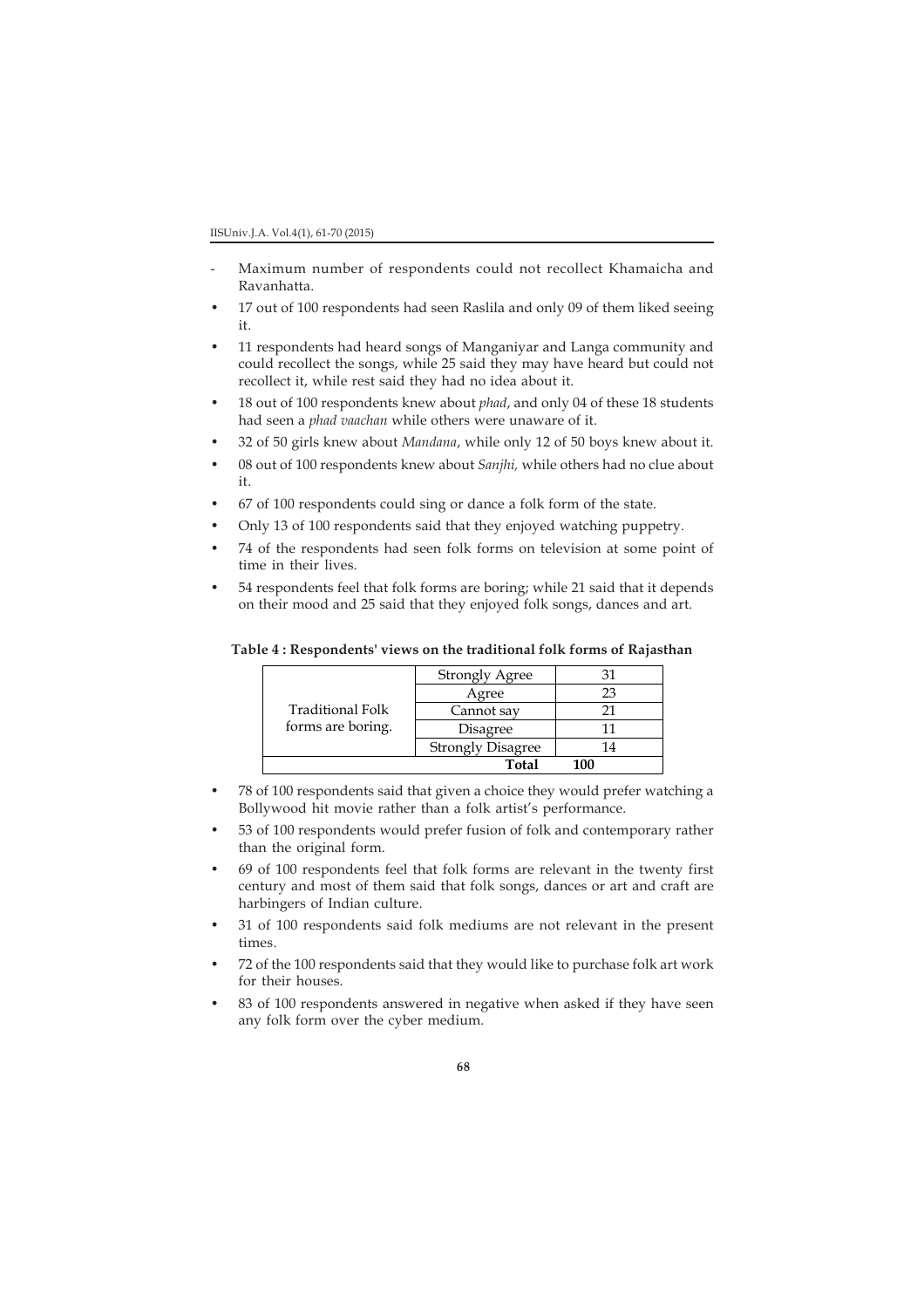## **Data Analysis**

After analyzing responses of the 100 respondents in Jaipur, it can be stated that dance as a performing art is more popular than other folk forms of Rajasthan. In fact Kalbelia, Tera tali and Ghoomar are widely recognized and popular dance forms among the respondents. It is also observed that Folk artists who have showcased their art in Indian cinema like Ila Arun or who have appeared in reality shows on Television like Gulabo Sapera in Big Boss and Swaroop Khan on Indian Idol are instantly recognized by youth. It is surprising to note that though the songs of manganiyar and langa community were heard by youth they knew little about the folk singers or their community. While certain folk forms like Rangoli or Mandana are still drawn on floors during auspicious and festive occasions, many other traditional forms of expression like *Sanjhi* or *Phad* are fast declining in their popularity and presence in the state.

The fact, that many of the respondents at some point of time in their lives recollect watching folk forms on television, indicates that modern mainstream mass media can be used to promote many traditional forms which stand at the brink of extinction. One important fact drawn out of responses is that though majority of respondents realize the importance of traditional folk forms as harbingers of India's cultural heritage, yet their content and themes do not appeal them. Some of them felt that the themes of folk forms are obsolete while few others felt that better modes and novel forms of entertainment are available. Many respondents preferring fusion of the contemporary and traditional over pure traditional forms intimates of the public demand for reshaping the old. Since majority of respondents could not recollect seeing folk forms over cyber medium and given the potential internet has as a medium, the new media can be used extensively in future for promoting Indian traditional folk forms.

## **Conclusion**

Though we have several advanced modes and forms of communications today, yet the importance of traditional folk forms cannot be negated, especially because they are the forerunners of Indian tradition and culture. They not only attract tourists to our land but also help us upkeep our identity in this fast homogenizing world dominated by western cultural influence. The study indicates that the youth, despite having umpteen modern means of entertainment, is still interested and overwhelmed by folk songs, dances, art work etc. Working women even though busy enjoy drawing *Rangoli* or making *Maandna*. Televison programme makers have juxtaposed new messages and themes with folk forms in their efforts to bring about development among masses. It is heartening to see numerous non government organizations, institutions, and individuals working hard to revive folk forms which due to financial hardships, lack of patrons or of formal training, are on the verge of extinction. It is time that in this cyber world we use the online platform to promote our folk forms and design mobile apps or content, especially for the young generation to connect them with their indigenous culture. Moreover training institutes should be established to impart formal training in folk dances or songs or art and handicraft to students